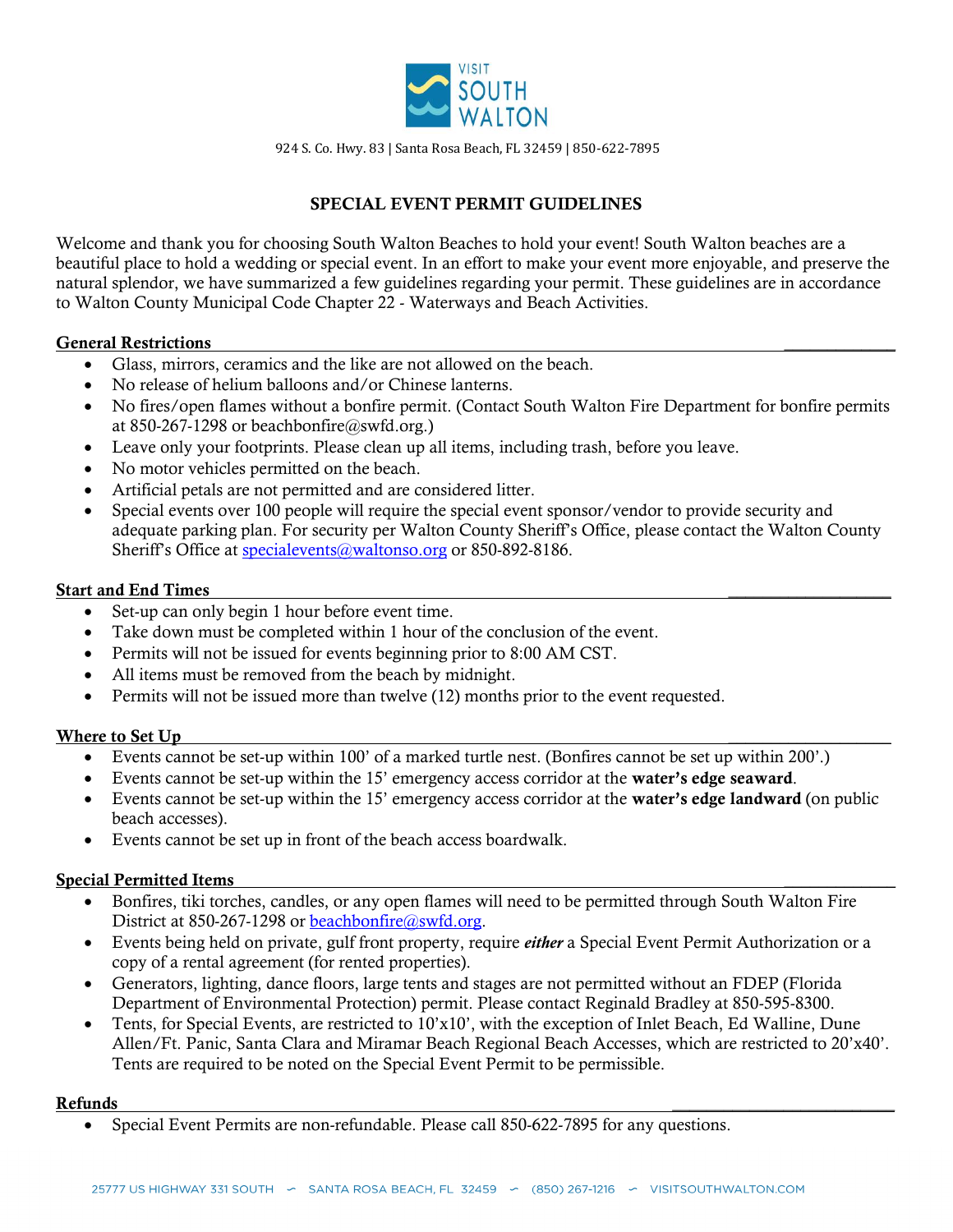

## Walton County Municipal Code Chapter 22 Waterways and Beach Activities

#### Sec. 22-02. - Definitions.

*Special events* means:

- (1) Any use, activity, or event conducted or promoted on the beach that would constitute a violation of any provision of this article or any rule or regulation issued under the authority of this article;
- (2) Any activity or event that is organized and promoted to attract, and is likely to attract, a crowd of more than 30 persons to a certain place on the beach at a certain time under circumstances that are likely to create a need for additional police, lifesaving, or other services; or
- (3) Any activity or event on the beach that is promoted or sponsored by commercial interests and will advertise or promote private commercial interests.
- (4) Special events does not include private parties on private property, with no commercial gain or benefit, hosted and attended by the owner of the property.

## Sec. 22-59. – Temporary use for special events.

- (a) *Policy and objective.* This article is intended to ensure broad beach usage by allowing temporary uses of the beach for purposes which otherwise would be prohibited. These special uses would be allowed by a permit that waives certain restrictions under specific conditions which still protect the public health, safety, and welfare. The permitting process is intended to provide a convenient procedure to be followed by beach users.
- (b) *Permit required.* No person shall organize, promote, or conduct a special event, except as provided in a special event permit issued pursuant to this section. It shall be unlawful for a vendor to organize, promote, or conduct a special event on behalf of a client without being listed on the permit application.
- (c) *Permits for special events.*
	- (1) A permit for special event, according to its terms, may constitute a temporary waiver of one or more provisions of this chapter.
	- (2) Permits are required for special events with 30 or more people expected. Permits are required for all weddings that are to be held on a public beach access, so as to not have more than one wedding taking place at the same time and place.
	- (3) The county shall create an application for the permit that details the items allowed and prohibited for use on the beach during special events. The permit shall require the applicant to provide, at a minimum, the following information:
		- a. Date and time of the special event;
		- b. Location of the special event;
		- c. Description of the special event;
		- d. Anticipated crowd size;